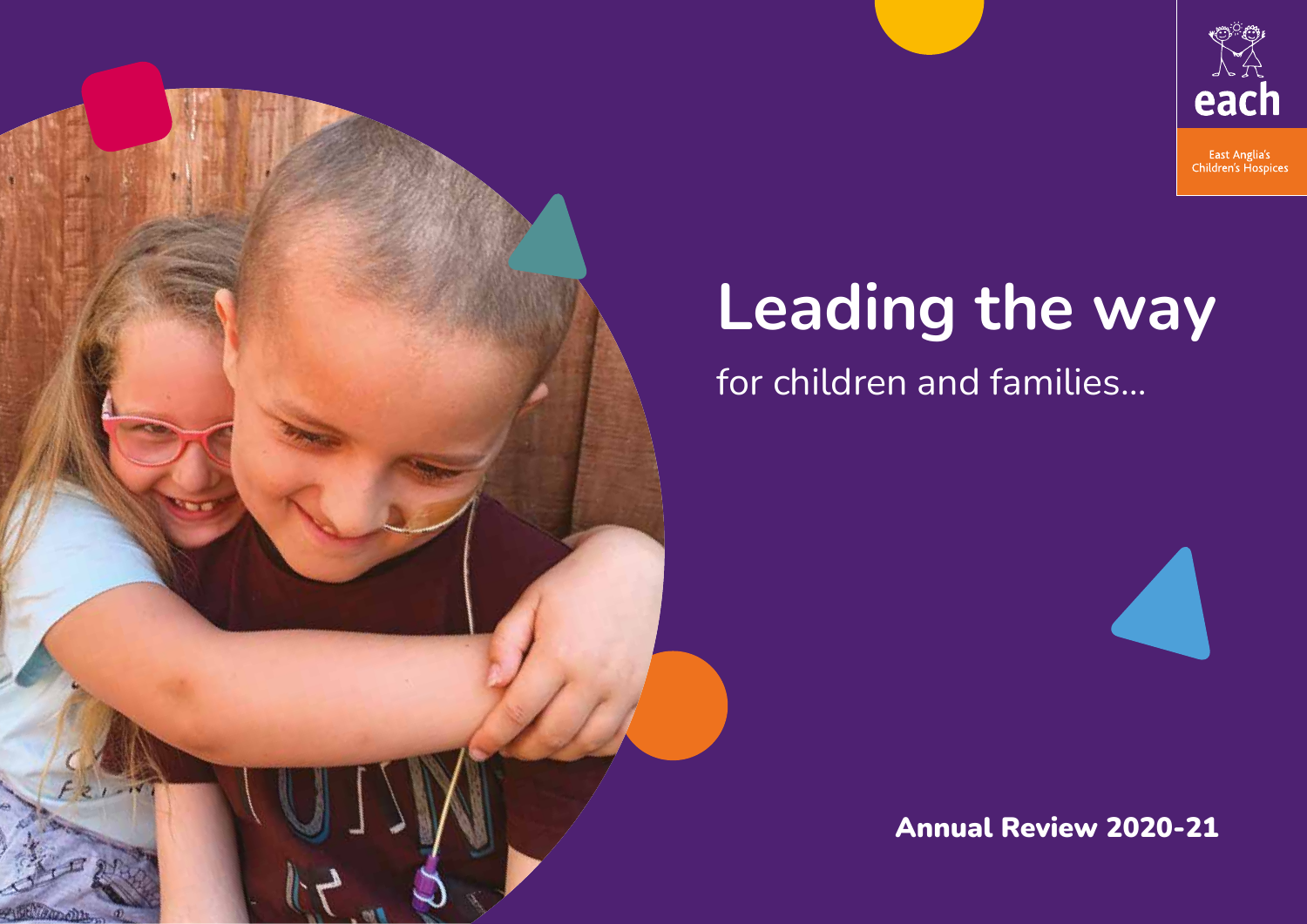

### Welcome

Welcome to **Leading the way**, our annual review for 2020-21.

Having completed my first year with EACH, I wanted to start by saying how blown away I have been by all of you. The unwavering support we receive from the public is something that never ceases to amaze me. So, thank you for supporting us through recent challenges and allowing us to continue to be there for families when they need us most.

What a year it's been. National lockdowns and restrictions took their toll on everyone, especially the vulnerable children and families we care for. From the start, we adapted our care to protect the children and young people who use our services, and our staff, initially offering emergency and end of life care and becoming a virtual online hospice for all our wellbeing support.

As weeks became months, the toll of the pandemic on families became more evident. They talked to us about their concerns around who would look after their child if they became ill. Newly bereaved families struggled with not having the funeral they wanted for their child and not being able to be with loved ones at a time they needed them most.

Whilst we were able to provide a strong level of support online, it was clear we needed to provide more short breaks for families as soon as it was safe to do so. During the Autumn, we were able to start offering this vital element of our service in the hospices and at home, for both day and overnight care.

Our services continue to make a difference to families, giving them vital care to allow parents to have some much-needed rest time away from their 24/7 care responsibilities. Bereavement support is something we offer to the whole family and our services don't stop at the end of a child's life – we provide one-to-one counselling and group bereavement support for as long as a family needs it.

We continue to look and plan towards the future. Taking with us lessons learnt in new and different ways of working, many of which have been well received and will continue as we develop services. We learned that, for some, having access to online support suited them better and we will be continuing to offer this choice moving forwards.

The pandemic has demonstrated the importance of the services we provide and reaffirmed the critical contribution made by our supporters, so thank you to all of you who have helped us through this difficult time.

#### **With my very best wishes,**

kuil Garmler

**Phil Gormley Chief Executive**

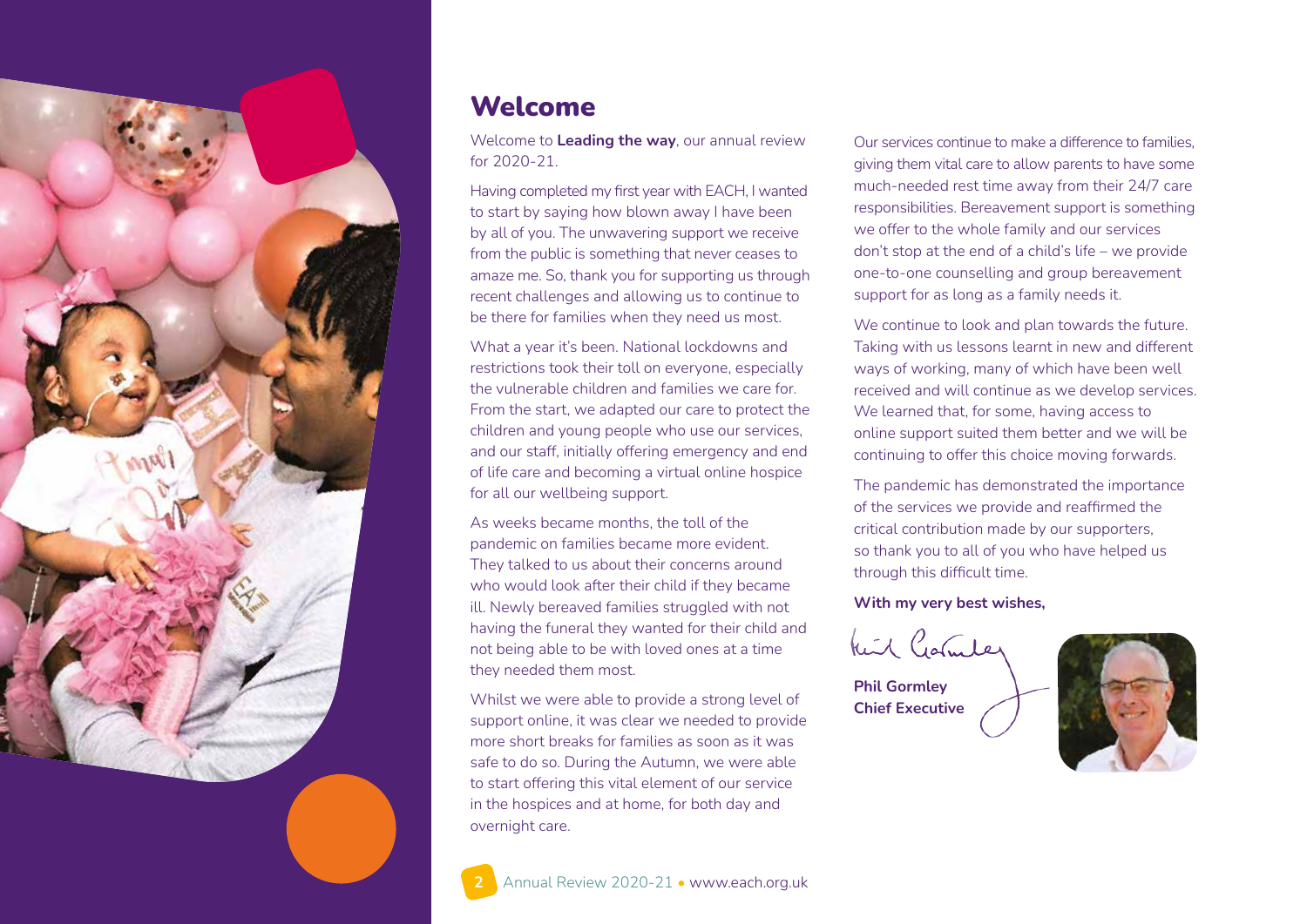

If you would like to receive a full copy of our Report and Accounts for 2020-21, we'd be delighted to share an online version or provide a printed copy for you. This also includes details around our work to reduce the environmental impact of the charity and the energy saving measures put in place.



Xanthe's brother Otto attends EACH sibling days:

"I really like the sibling days. I like to be with my friends who have brothers and sisters like mine. No-one else at school has, so it's good to have friends who understand what it's like sometimes. It's nice to have a special day just for the brothers and sisters, and I feel proud to be a carer for my sister."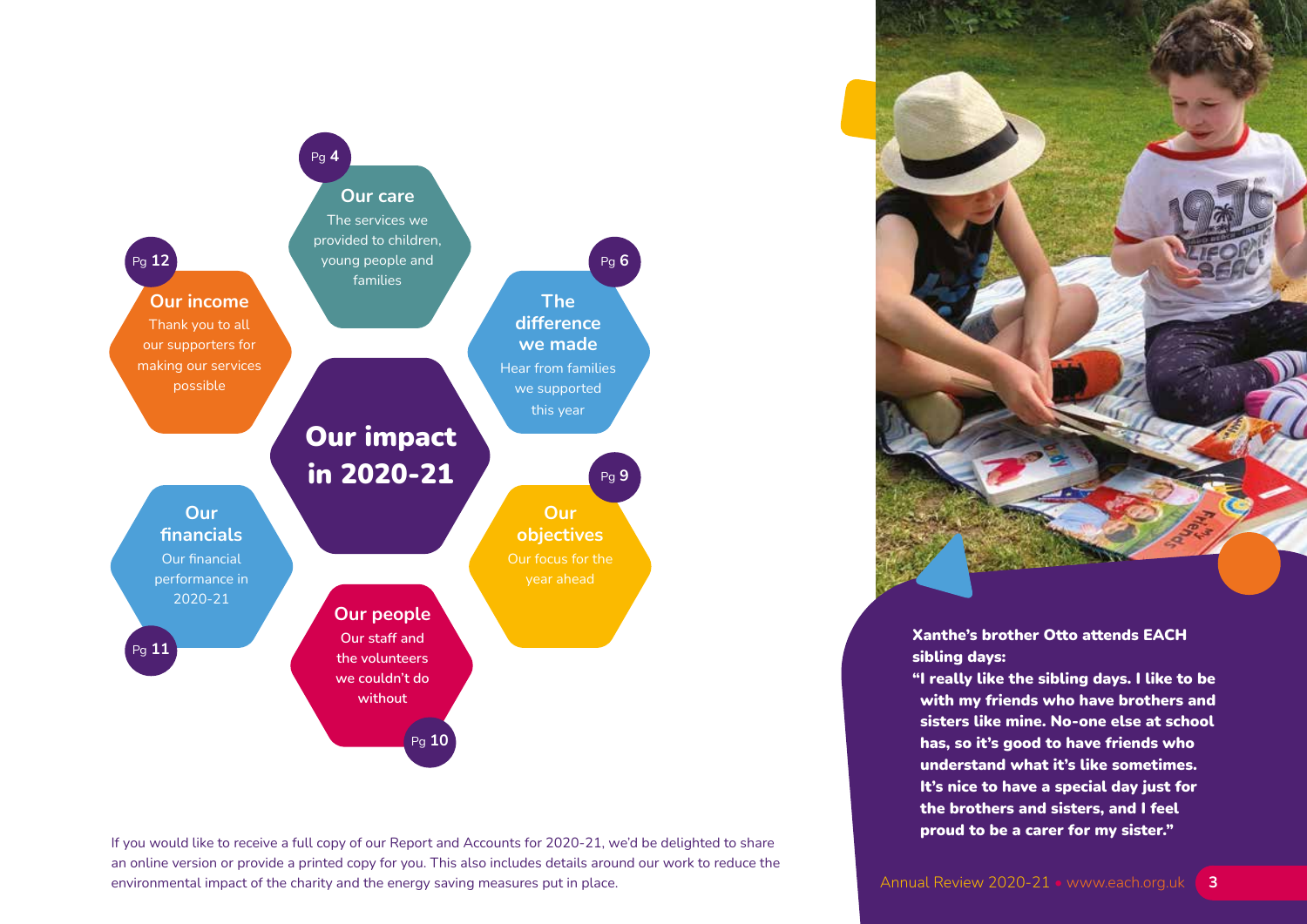

EACH cares for babies, children and young people with life-threatening conditions and supports their families. Our family-centred approach includes end of life care, specialist symptom management, short breaks, wellbeing activities, mental health therapies, counselling and volunteer services in the family home, all meeting the individual needs of the child, young person and all the family. For families, including those who have been bereaved, we are able to give them the best in the worst possible situation.

We have three hospices - Milton in Cambridge, The Nook in Norwich and The Treehouse in Ipswich. We offer care and support in the hospice, in the family home and the community.

Throughout the pandemic the care and support EACH provides remained of critical importance. The delivery of our services changed rapidly to protect the vulnerable children and families we support.

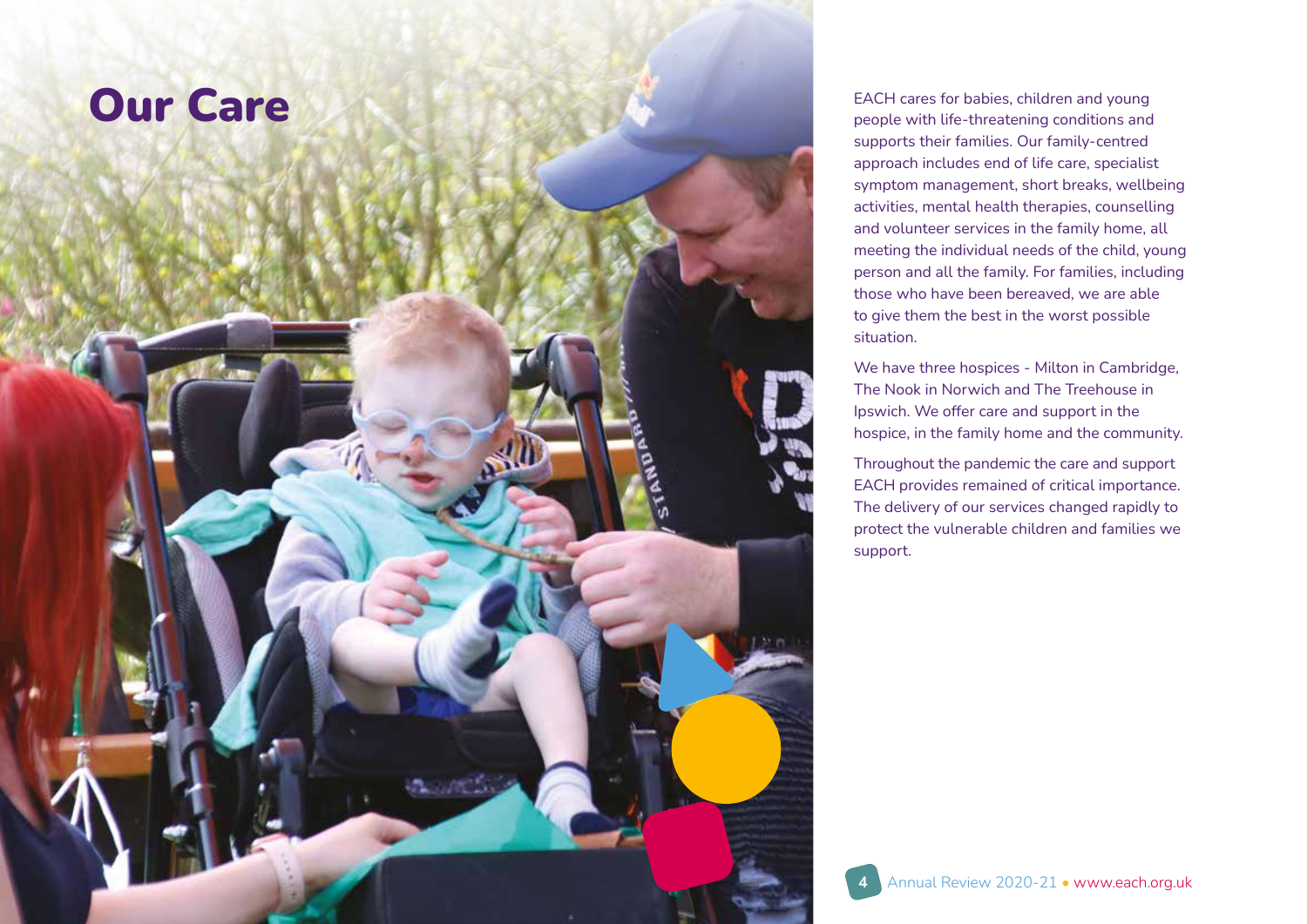

### Care and support for children, young people and families during the year

This year, Hydrotherapy was the only service we were unable to provide due to the COVID-19 pandemic.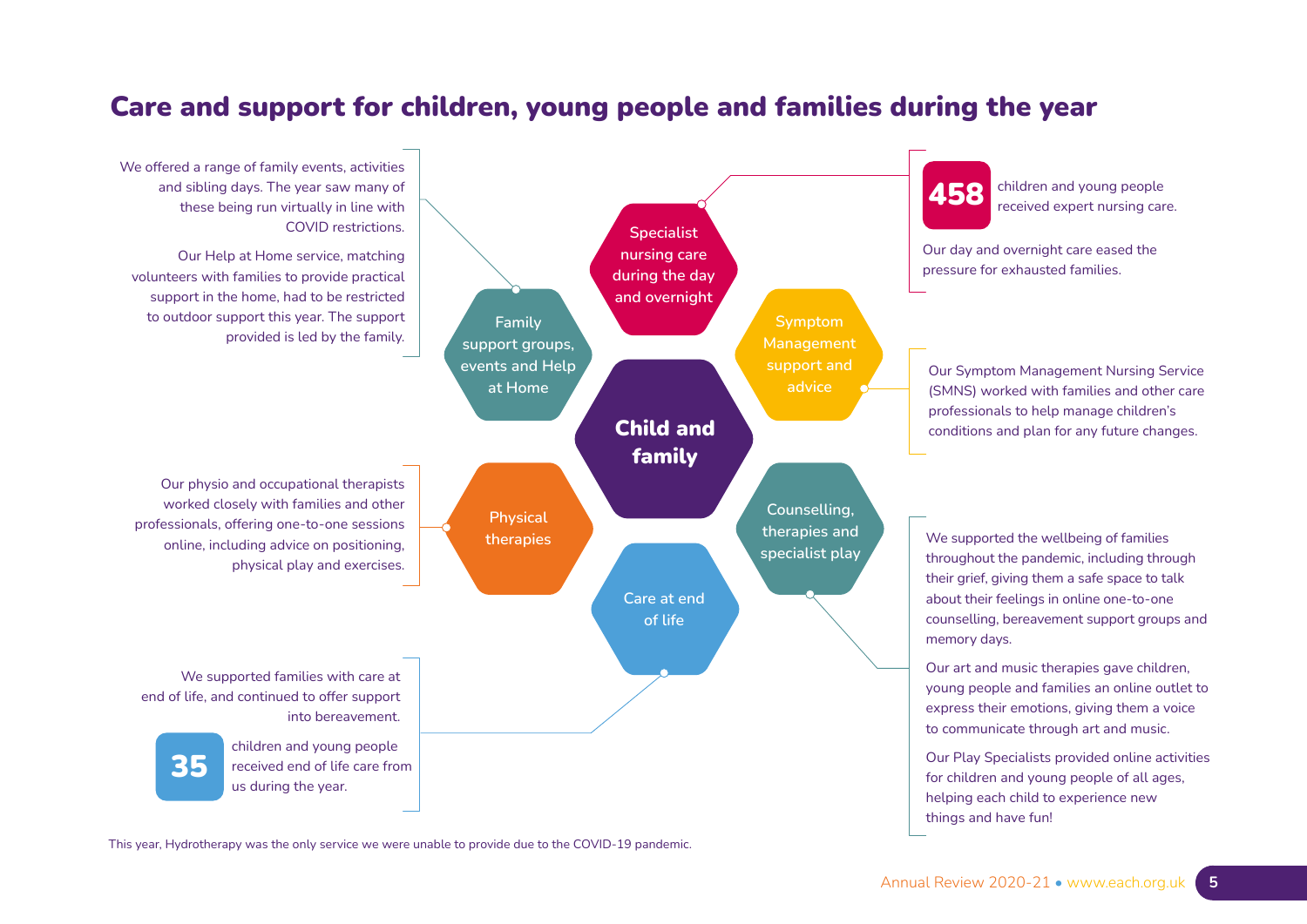

# The difference we made

## Annabel's story

Kelly and Gary began to receive bereavement support when their little girl, Annabel, sadly died aged just five years old. Annabel had a life-threatening condition called Cockayne syndrome, meaning she had a number of complex care needs. She was in and out of hospital throughout her life, where she sadly died in June 2020.

Kelly and Gary went to The Nook to spend time with Annabel before they returned home. Kelly explained: "When Annabel gained her shiny wings in hospital we arranged to go to The Nook to spend time all together before we returned home. The Nook was such a safe haven – it was quite literally pure bliss. It was our final time to spend together as a family.

" From the moment we arrived, Amy, our EACH Counsellor, was there. She talked us through everything, taking the time to get to know us as a family. We started weekly counselling sessions - these were done via video due to COVID restrictions. The difference these sessions have made is huge – they took us through what we were feeling and showed us it was ok to feel those things."

For Gary the impact of having immediate bereavement support was lifesaving.

- " Going to The Nook for those two days probably saved my life. I probably wouldn't still be here but because I had that immediate counselling it saved me. I really didn't want to go home after Annabel passed but we were supported to work through this.
- " We are now part of a bereavement group. I was adamant I didn't want group counselling. But it is nice – it's good to talk to other people who have been through the same experiences. It's somewhere we can say what we feel with no judgement – you're with people who understand because they are going through the same thing."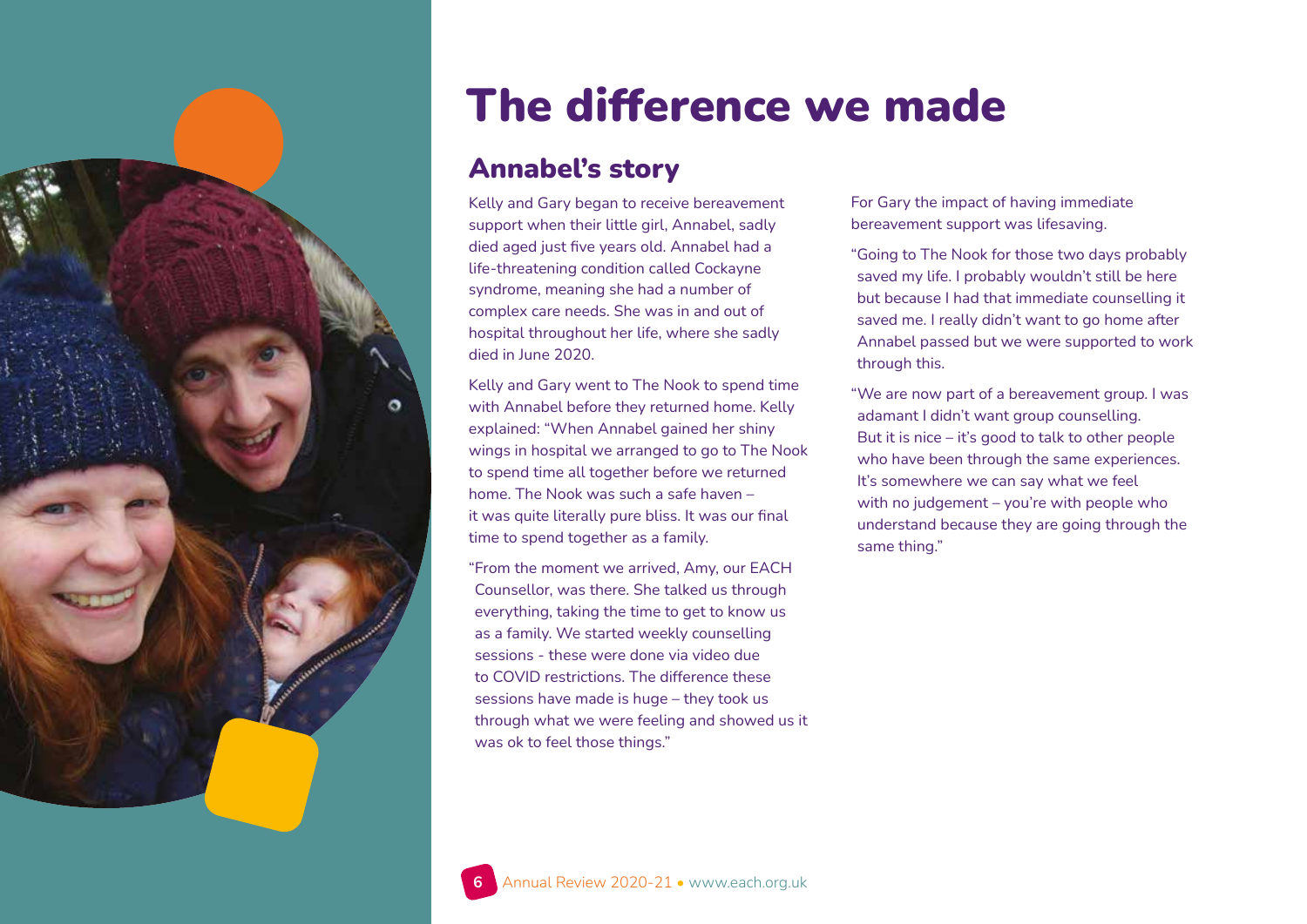

### Libby's story

Libby lives with Bohring-Opitz syndrome, a rare genetic condition that affects the development of many parts of the body. She needs 24/7 care and is unable to sit, crawl or walk.

Her mum, Kirsty, dad Gary and brother Jake all receive services through EACH.

Kirsty said: "When we heard Libby's diagnosis I felt broken. We were very scared of what was going to happen.

" Every part of the support we receive is so important, but day care and overnight stays are the most beneficial. It took me a long time to leave Libby with the amazing team, but once

we got to know each other, I had some time for me again, which I realised I needed. It gives us a chance to spend one-to-one time with Jake.

" EACH has made a huge difference to our family and the way we look at our lives now. I was so upset when we were told Libby would need hospice care.

" Then we went to Milton and it was so warm and welcoming. I felt happy. This was somewhere we, as a family, could make some amazing memories, meet other families and receive support. I'm really not sure where we would be today without EACH."



### Erin's story

Erin has a number of complex health care needs meaning she requires care 24 hours a day, seven days a week. Erin lives with her mum, Helen and grandad, Philip – they are supported by EACH, receiving short break day care at The Treehouse.

Helen said: "Despite her conditions and how desperately ill she is – Erin is an incredible little girl. She is a force of nature and shines so bright.

" EACH has helped us in many ways – particularly during the pandemic restrictions when, like for so many, our four walls have become very overwhelming. As soon as we were able to we've visited The Treehouse once a week, this gives us both a break and a change of scene.

" Knowing we have that trip to EACH is a light – I know that one day a week I'll be able to have a little break. For Erin, it's a day out. She loves it there, she feels safe. There are very few places I can take my child and know it's a safe space – EACH is one of them.

" My life revolves around Erin and her needs, she is our sun and we rotate around her. I have no time for self-care – for me my time at EACH is my self-care."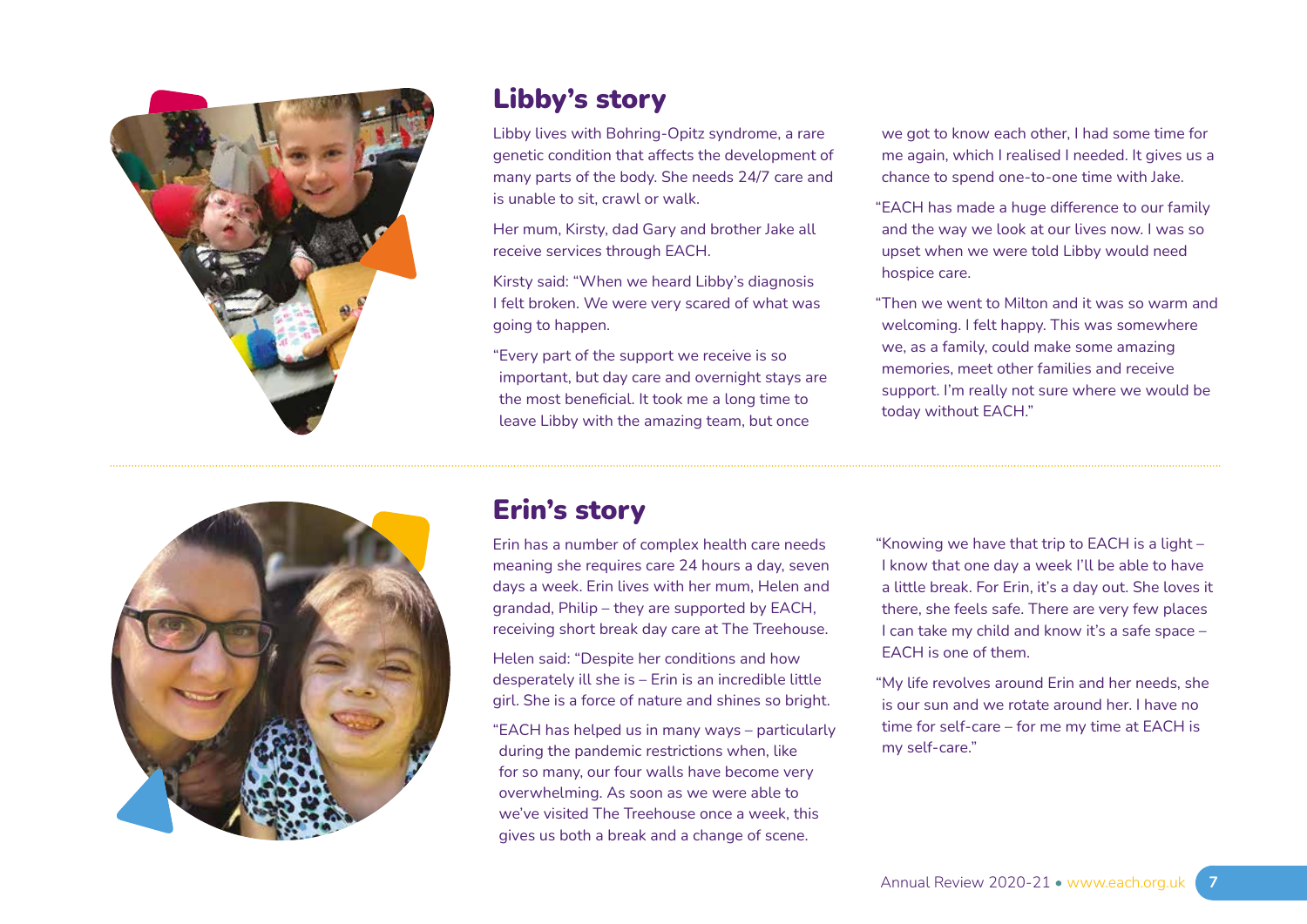

# Achieving and delivering change due to the COVID-19 pandemic

In response to the COVID-19 lockdown initiated on 23rd March 2020, the delivery of our care services changed rapidly to ensure the safety of vulnerable children and their families, and to comply with the mandatory stay-at-home guidance.

Emergency and end of life care continued at families' homes and in the hospices, but for the rest of our services we became a virtual hospice to reduce the risk to families and staff. We used video consultation for symptom management assessment and adapted our holistic services:

- Online music therapy for children and young people began with a dedicated music resource area.
- Art therapy videos for children and adults were made available online – encouraging families to explore texture and nature.
- Online bereavement groups and remote one-to-one counselling sessions began, providing continued emotional support.
- A relaxation and exercise online section on our website gave coping mechanisms for those struggling with their mental wellbeing.
- Activity ideas were added to our online family area to keep people occupied at home.
- An online story section was set up to help with the bedtime routine, with special 'Lullaby Night Sessions' with story time and lullabies.

We also set up a pioneering service in collaboration with the NHS, called the Milton Hub. The Hub provided additional capacity for overnight stays, giving much-needed respite to exhausted, isolated families.

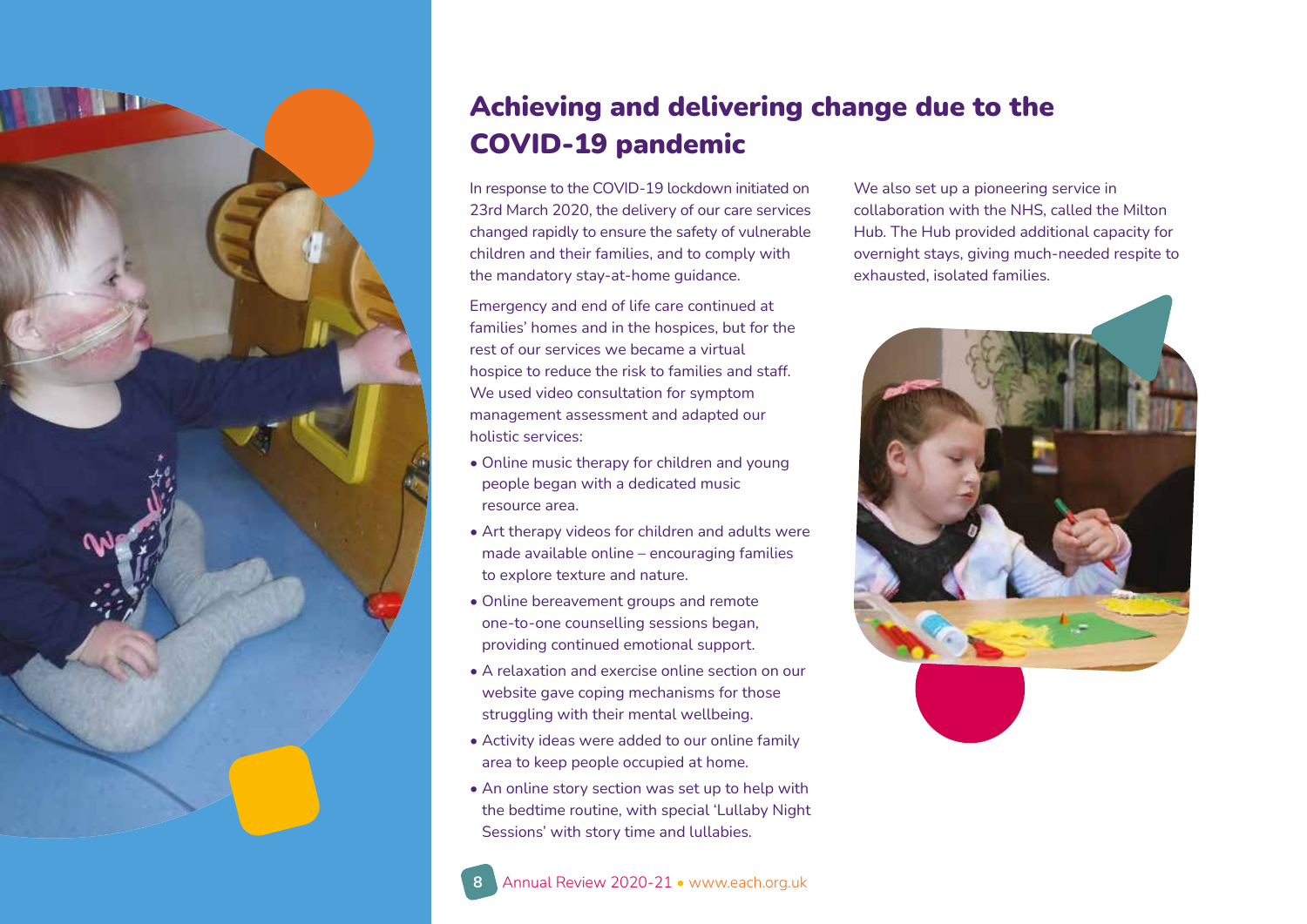# Our Objectives

Our key strategic objectives are to:

- Implement flexible strategies and contingencies, with clearly defined plans for service delivery, people, organisation design, resources and income generation.
- Re-establish all operational delivery embedding, where relevant, learning from the pandemic.
- Re-establish supporter activity, engaging new and lapsed supporters through excellent stewardship and developing innovative fundraising initiatives to grow income.
- Re-establish our retail operations, recover our trading margin and continue to accelerate the growth of e-commerce.
- Maintain a strong public profile, including building awareness around the need for increased statutory funding for children's hospices.
- Develop the Board ensuring all members receive relevant training to carry out their roles and build on their personal leadership skills, and to create a cohesive and effective strategic leadership body to take the charity forward. This will include recruiting a new Chair for the Board.

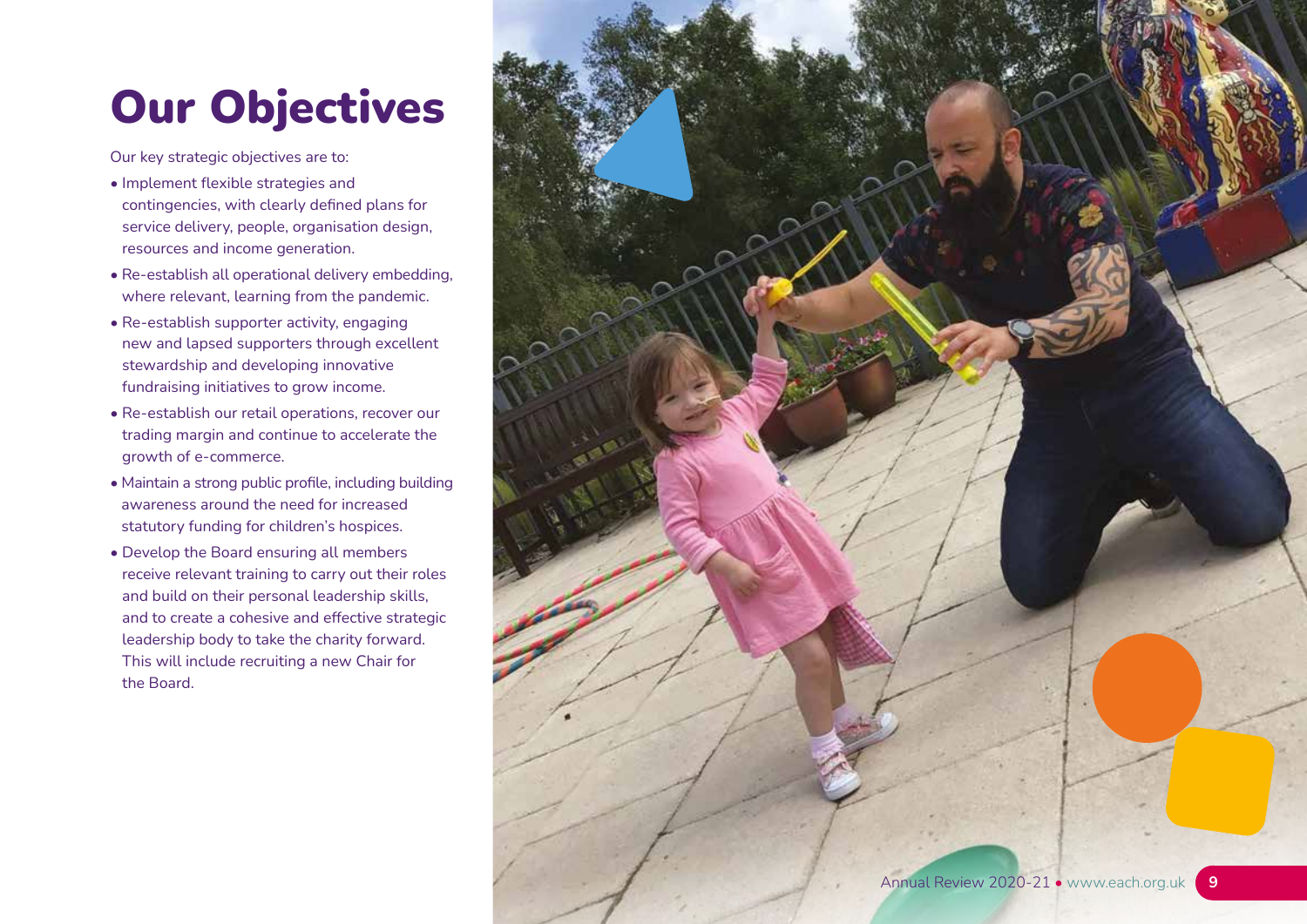# Our People

EACH is accredited by Investors in People and has a diverse workforce of 330 employees and 50 bank staff predominantly employed across three hospice locations, 44 retail



outlets and a central services team based at Milton in Cambridgeshire.

Staff profiles are a mix of professional care roles; nurses, care assistants, clinical nurse specialists, counsellors, therapists and play specialists. Retail roles include retail store managers, retail assistants and online retail specialists. Professional services roles include finance, human resources, marketing and communications, fundraising and facilities.

Working alongside our workforce we have more than 1,600 volunteers. Our valued volunteers are at the heart of what we do and we are so grateful for their support. This includes practical help in the family home, fundraising, events, housekeeping, gardening, maintenance, reception, friends groups, administration and across our shops and Retail Distribution Centre.

**Thank you to every one of our volunteers – we simply couldn't do what we do without you!**

**Chris** has been a volunteer at our Plumstead Road shop in Norwich since 2018. He volunteers up to seven days a week. His main duties are completing paperwork in the office and helping with any IT work.

Chris explained: "It's a great team at the shop – they are so supportive and my confidence has really grown since I started there. It's a great atmosphere working there, we have a good laugh but get the job done."





**John** has been volunteering for three years. Before the pandemic he helped at fundraising events and helped families as part of our Help at Home service. During lockdown he helped publicise virtual fundraising events and helped families with outdoor tasks, such as gardening and dog walking. John's also helped by collecting and delivering PPE supplies to the hospices.

He said: "Volunteering is a privilege and although we can't make the children better, or their families' lives different, we can travel the journey alongside them, offer support and help create lasting memories. Just one of the many thank yous is my motivation to get up every morning, knowing I have so much more to look forward to than daytime TV."

**Rosemary** has been volunteering for EACH since 2006 and has led the Ely Friends Group who run events such as the annual Christmas event at Ely Cathedral to help raise valuable funds.

She said: "During the fifteen years that I have volunteered I have met some really lovely people both from EACH and the volunteers I have been involved with during our many fundraising events. The hospices are such bright and cheerful environments. It is a pleasure to help to raise funds in any way I can. Highly recommended for anyone with a few hours to spare."

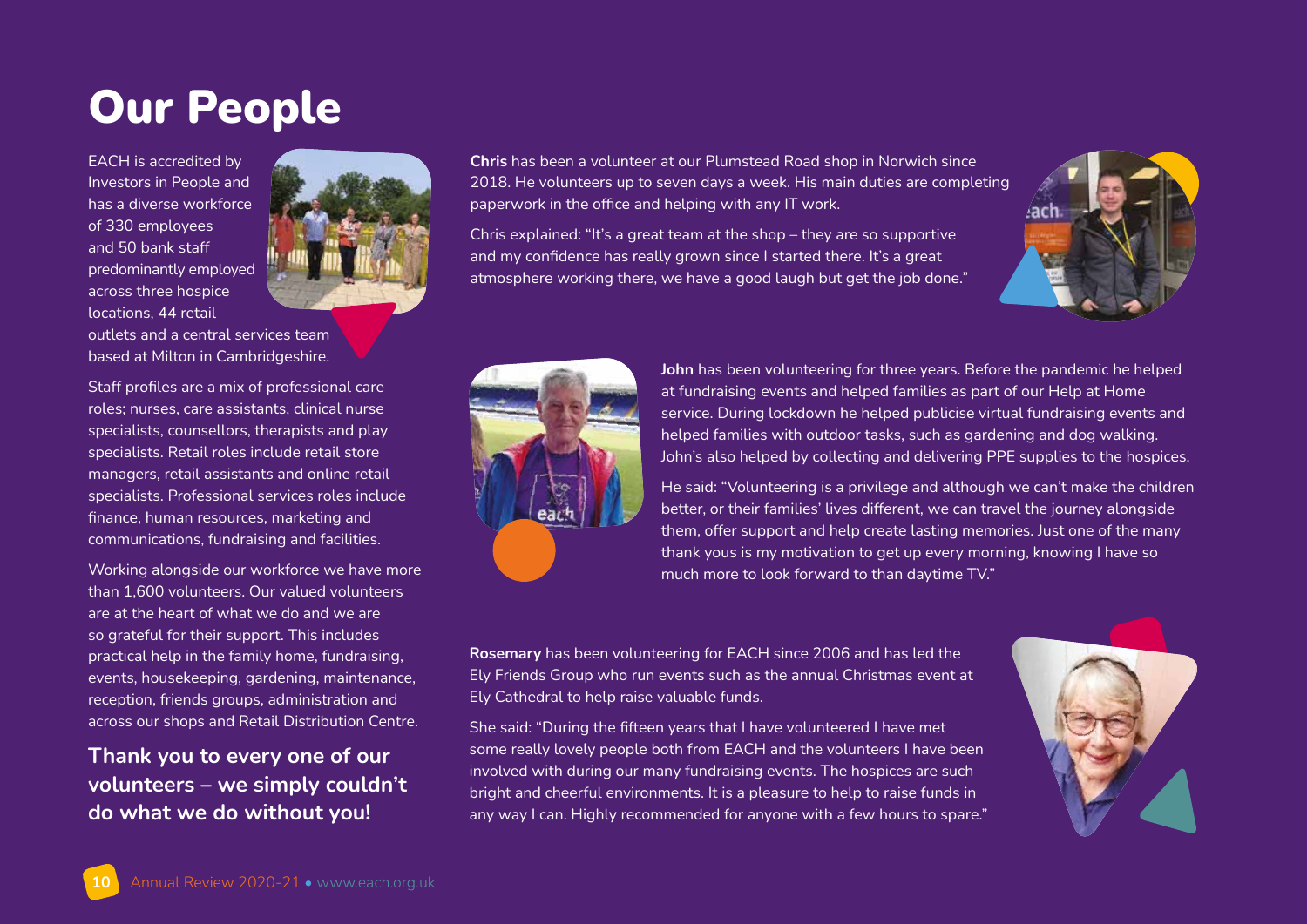# Our Financials

### Where we receive our income Where we spend it



| Retail & Trading (32%)          | EdGLARED LINE                     |
|---------------------------------|-----------------------------------|
| Kurdinaisma:                    | <b>EACH The</b><br>Treehouse(18%) |
| Indiana Chicago<br>Policitics & | EACH The Nook (23%)               |

|  | Where we receive our income |  |
|--|-----------------------------|--|
|  |                             |  |

| Community        | £3,045,805  |
|------------------|-------------|
| Corporate        | £595,389    |
| <b>Trusts</b>    | £942,885    |
| Legacies         | £1,102,611  |
| Statutory        | £4,598,774  |
| Retail & Trading | £2,168,169  |
| Other            | £1,881,639  |
| Total            | £14,335,272 |

| <b>Where we spend it</b>               |             |  |  |  |
|----------------------------------------|-------------|--|--|--|
| <b>EACH Milton</b>                     | £2,131,094  |  |  |  |
| <b>FACH The Treehouse</b>              | £2,278,546  |  |  |  |
| <b>FACH The Nook</b>                   | £2,872,566  |  |  |  |
| Fundraising, publicity &<br>investment | £1,244,412  |  |  |  |
| Retail & Trading                       | £4,013,427  |  |  |  |
| Total                                  | £12,540,045 |  |  |  |



*Our Retail and Trading income was inevitably lower than our costs this year, given our shops were closed for much of the year due to the pandemic. However, our overall financial performance was reinforced by excellent public support, government funding & furlough scheme, local authority grants and the generosity of a number of our landlords.*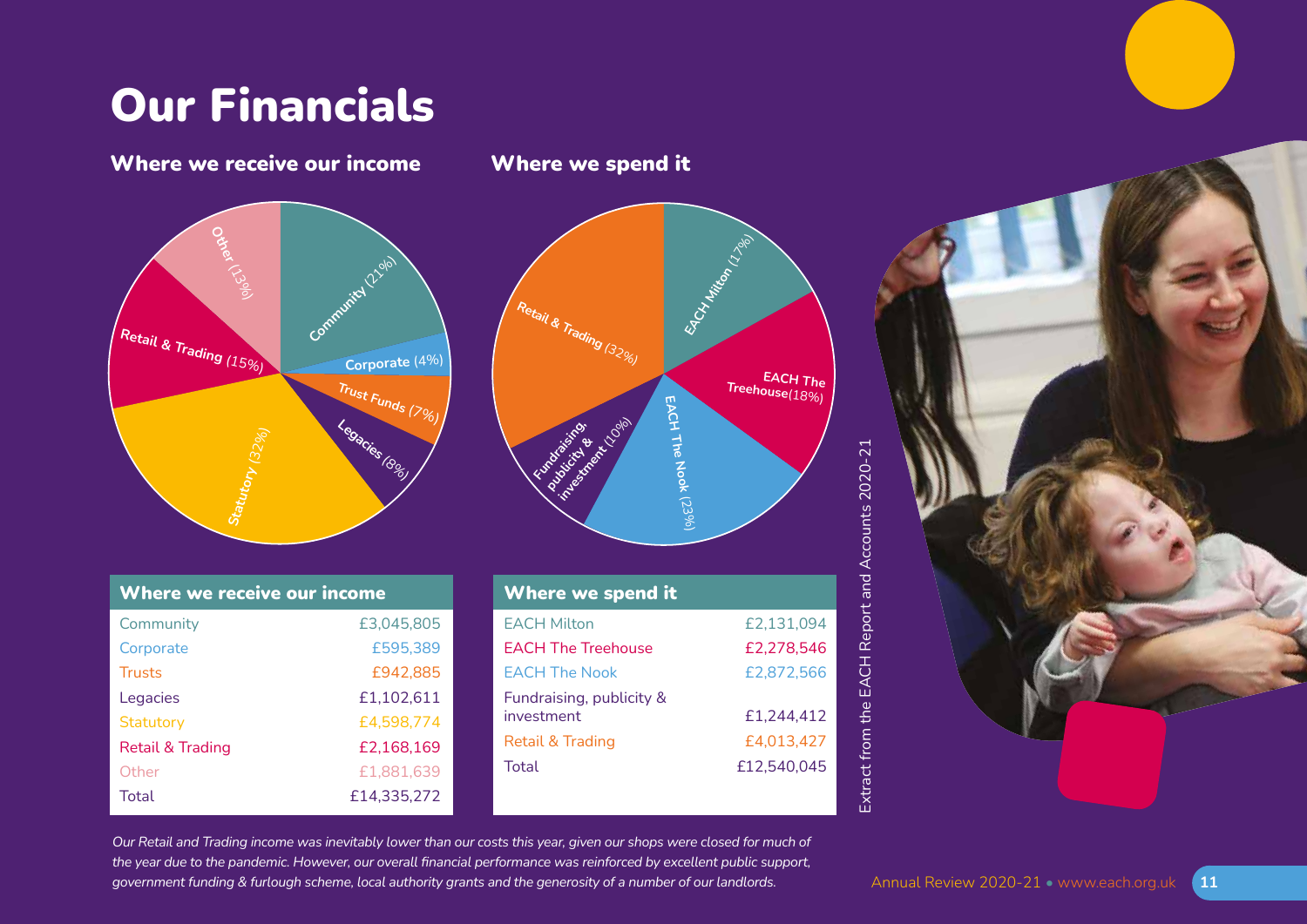

Over the last year our income generation activities came under severe pressure. Our shops were closed for 30 weeks due to national lockdowns, and the effect on our supporter activity was dramatic; our events were cancelled and income, particularly from corporate and community supporters, was significantly impacted.

In the face of these pressures we adapted our ways of fundraising, and had overwhelming public fundraising support.

### **To everyone who supported us in 2020-21 – thank you so much!**

Your incredible efforts help us ensure every child, young person and family member we support receives the care they need – we simply couldn't do it without you.

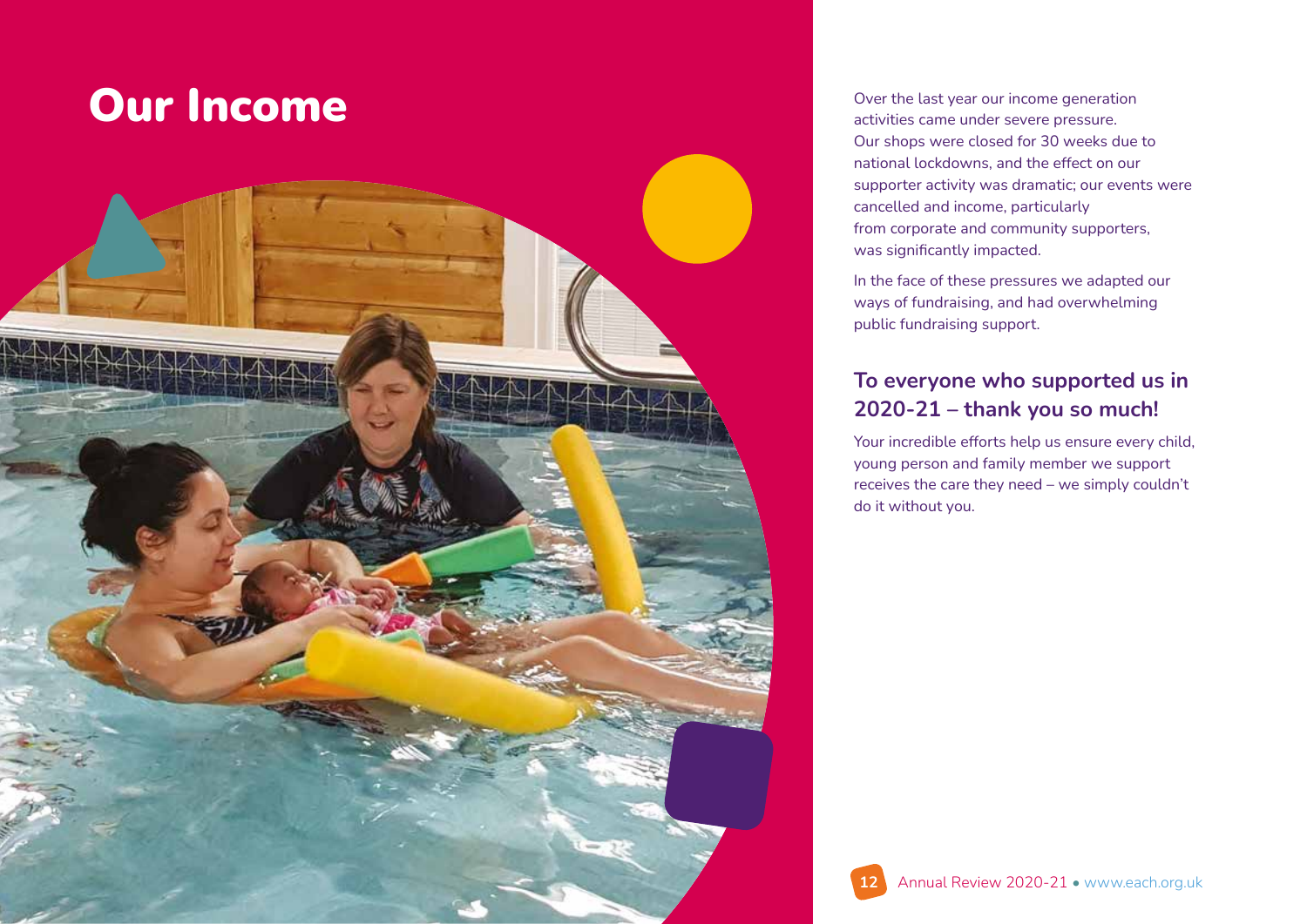

£469,066 was received in voluntary donations in response to our COVID emergency fundraising appeal.

£146,466 was raised from our Celebrity Bottom Drawer Auction with the incredible support of Griff Rhys Jones and many other celebrities across the country.

£61,700 was raised from a fine art auction with the wonderful support of Davina Barber and a wealth of art donations.

£311,131 was raised from our eBay shop which despite the closures within our high street shops still achieved growth of 28% on the previous year.



£169,278 was raised by retail group QD over a five-year commitment through various staff and customer led fundraising activities, including sponsored events, staff pledges and donations.





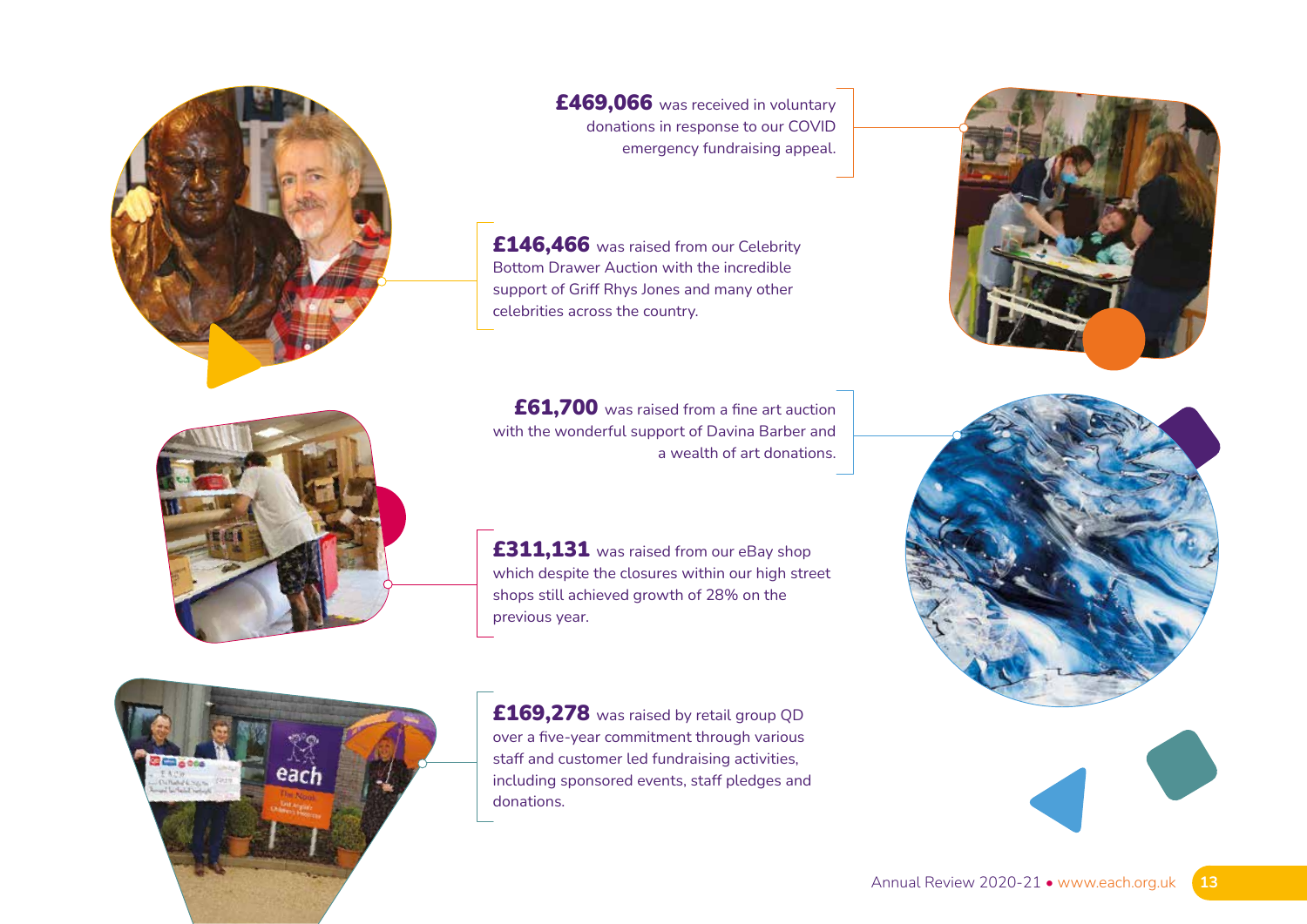

## Charitable Trusts

We truly appreciate all those who decide to donate to EACH, including the many charitable trusts and foundations who provide incredible support. For 2020-21 we are especially grateful to the following:

Ben and Jane Du Brow, Cambridgeshire Community Foundation, Colchester Catalyst Charity, Essex Community Foundation, Harry-Krish Mootoosamy Foundation, Harwich and District Fellowship for the Sick, Jessie's Fund, Rugby Group Benevolent Fund, ShareGift, St Lawrence Parish Hall Trust, Tesco Bags of Help, The Alan Boswell Group Charitable Trust, The Albert Hunt Trust, The Company of Actuaries Charitable Trust Fund, The Dudley and Geoffrey Cox Charitable Trust, The Earle & Stuart Charitable Trust, The Ellerdale Trust, The February Foundation, The Fence Club Trust Fund, The John Coates Charitable Trust, The Lady Hind Trust, The Lord Belstead Charitable Trust, The Music Sales Charitable Trust, The Northwick Trust, The Peter Dixon Charitable Trust, The Sir Jules Thorn Charitable Trust, The Spurrell Charitable Trust, The Thompson Family Charitable Trust, The True Colours Trust.

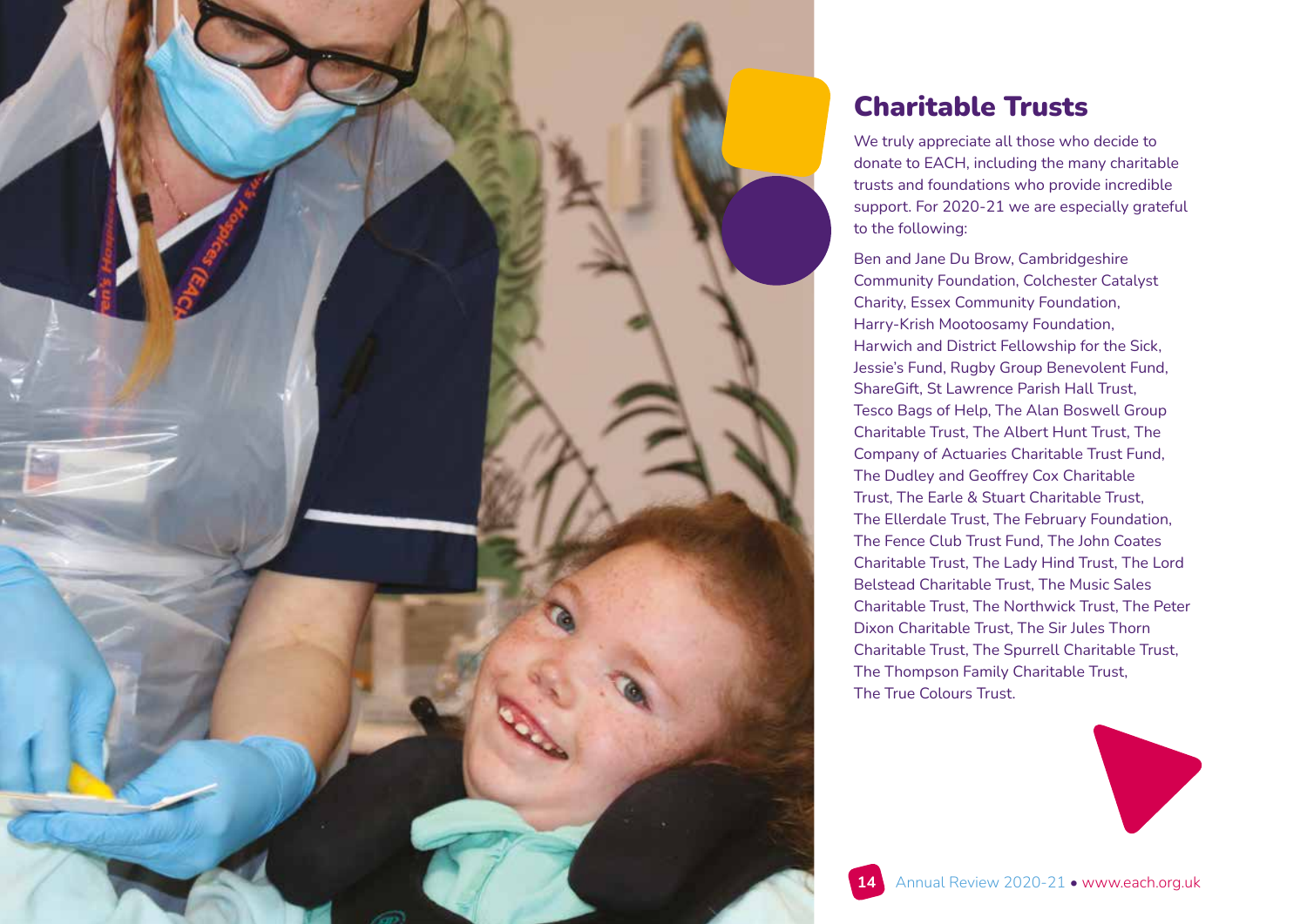

 $H_{\text{total}} = 27$ 

**CONTRACTOR** 

**RATIO** 

 $565$